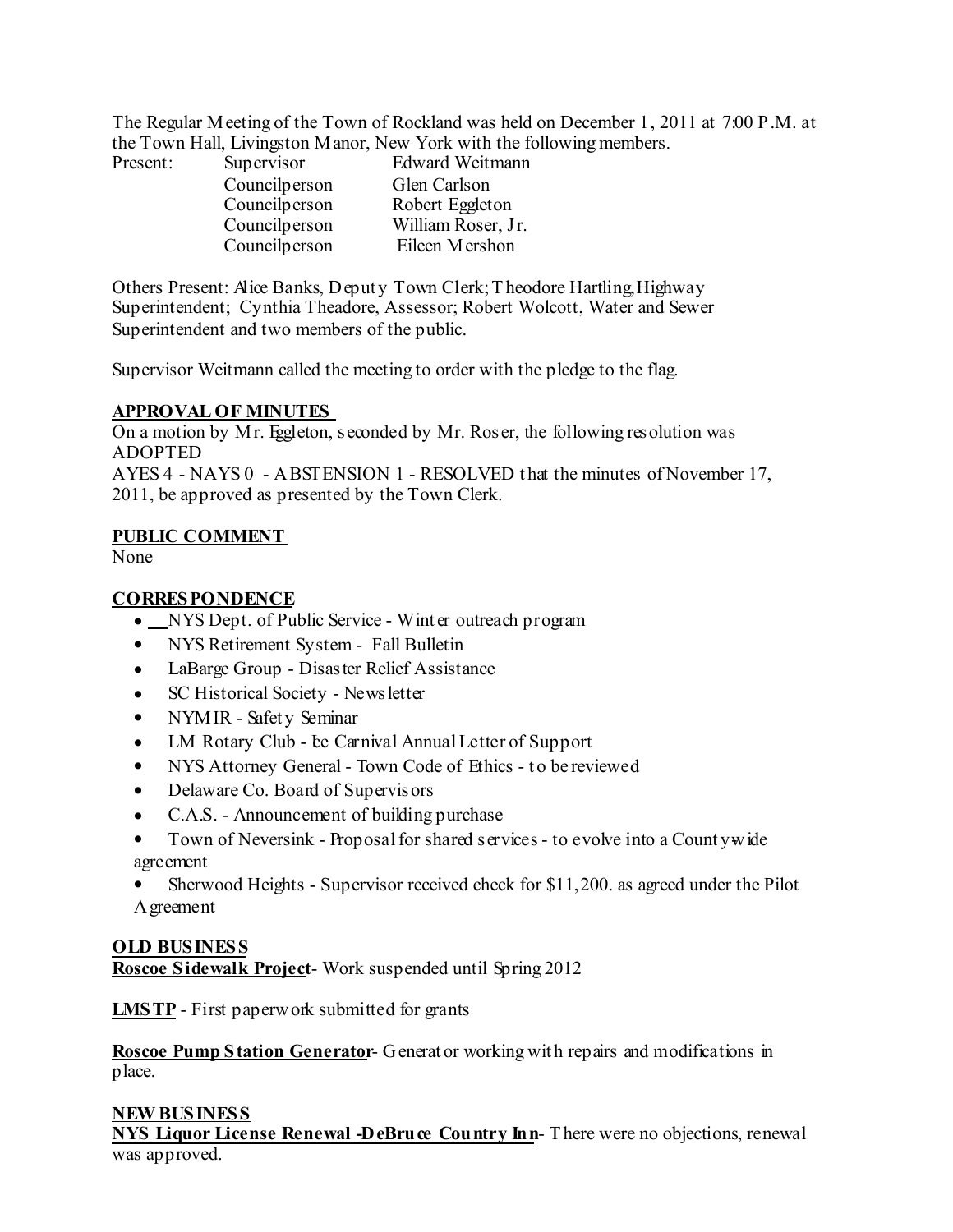**Riverside Park Foot Path Bridge** - Now Complete.

**End of Year Meeting** - Scheduled for December 29, 2011 at 12:00PM

### **Dog Control Officer Report**- Submitt ed

#### **Water/Sewer Weekend Duty Schedule**

**Town Clerk's Monthly Report**- On Motion by Mrs. Mershon, seconded by Mr. Eggleton, the Town Clerk's report was approved and accepted.

#### **Supervisor's Report**- Submitted

### *REGULAR MEETING, TOWN OF ROCKLAND, DECEMBER 1, 2001*

## **RESOLUTION - S ET RATES FOR LIVINGSTON MANORWATER DISTRICT, LIVINGSTON MANOR SEWER DISTRICT, ROSCOESEWER DISTRICT AND ROSCOE ROCKLAND WATER DISTRICT**

On a motion by Mr. Roser, seconded by Mr. Carlson, The following resolution was ADOPTED - VOTE AYES 5 - NAYS 0 - RESOLVED - That an increase of \$5.00 per quarter on minimum for each district - Carried

LM Sewer - \$70.00 for minimum usage (0-9000 gallons)

LM Water - \$60.00 for minimum usage (0-9000 gallons)

Roscoe Sewer - \$100.00 for minimum usage ( 0-9000 gallons) Roscoe Water - \$65.00 for minimum usage (0-9000 gallons)

#### **DEPARTMENT HEADS**

**Highway** Superintendent Ted Hartling reported on the new plow truck.

**Water/Sewer** - Bob Wolcott reported on some minor repairs to the Livingston Manor and Roscoe facilities.

**Assessor**- Cynthia Theodore reported no unusual activity.

#### **APPROVAL OF BILLS**

On a motion by Mrs. Mershon, seconded by Mr. Carlson, the following resolution was ADOPTED - VOTE AYES 5, NAYS0 - RESOLVED - to approve the bills on abstract #23 dated December 1, 2011 in the following amounts:

| General Fund           | #363-381             | \$30,248.14 |
|------------------------|----------------------|-------------|
| Highway                | #403-423             | \$24,461.44 |
| Roscoe Sewer           | #158-164             | \$2,817.76  |
| Roscoe Rockland Water  | #153-161             | \$3,151.33  |
| Livingston Manor Water | #172-182             | \$6,728.24  |
| Livingston Manor Sewer | #198-207             | \$6,707.42  |
| Roscoe Rockland Light  | #46-47 $\frac{1}{2}$ | 278.52      |
|                        |                      |             |

### **PUBLIC COMMENT**

Citizen and Chairperson of ZBA, Sheila Shult z reported that there will be a training session for the Planning and Zoning Boards held by the County at \$2000 per attendee. The board contended that the Town would reimburse members the \$20.00 fee.